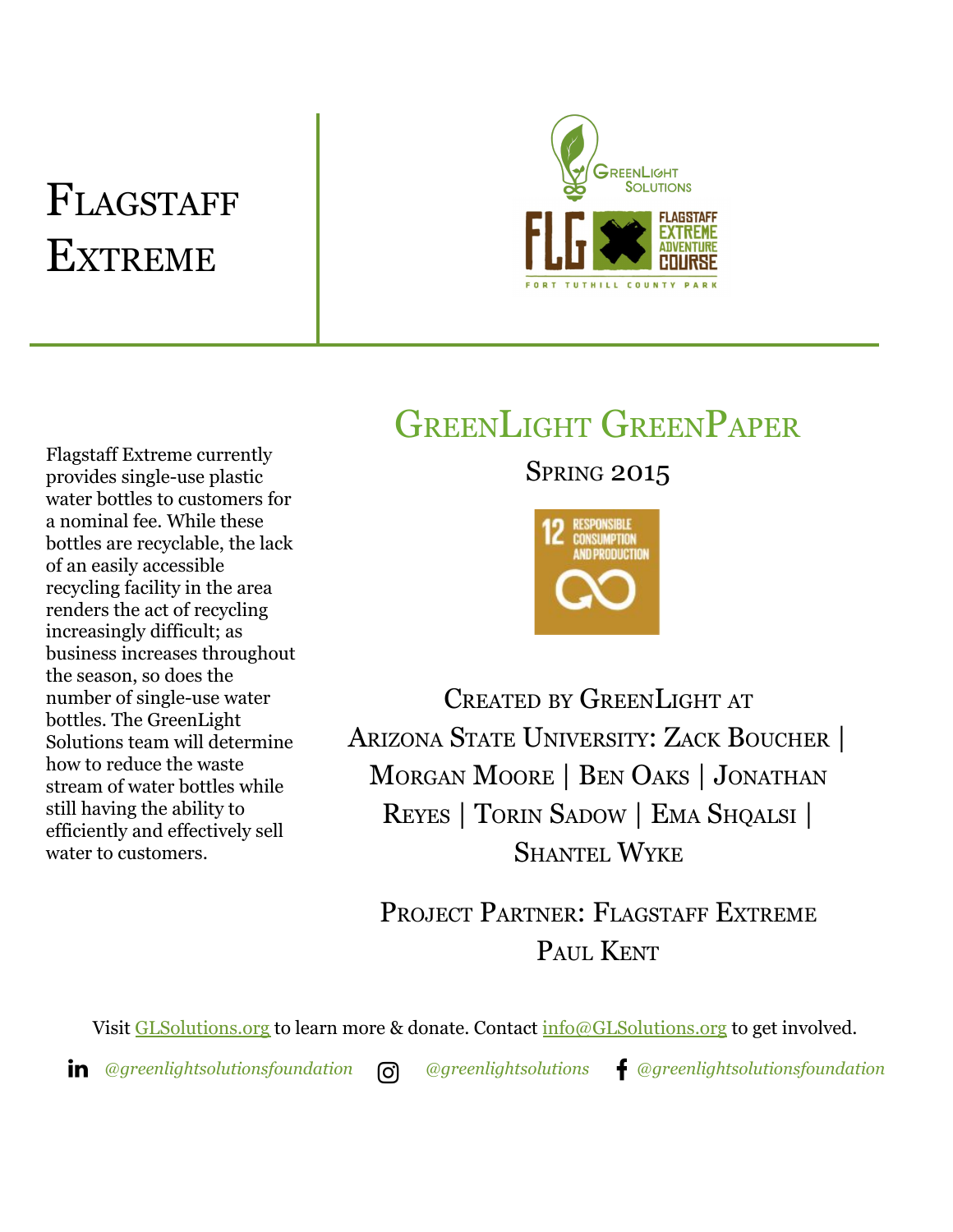Flagstaff Extreme provides water bottles to guests at a nominal cost. The company is experiencing the challenge of the lack of a recycling facility specific to the company grounds, nor an easily accessible recycling facility in the area. The county does not recycle, and the local parks and recreation department gave permission for Flagstaff Extreme to use their recycling bins, but they lock up the facility too early. Additionally, having customers bring their own bottles creates a loss of profitability for Flagstaff Extreme. Due to the recycling challenges in the area, we see an opportunity for Flagstaff Extreme to phase out single-use plastics.

Challenges & Opportunities

The GreenLight Solutions Project Team proposes the phasing out of single-use water bottles and the gradual introduction of attractive, reusable water bottles to take their place. The reusable water bottles can cost more than the plastic water bottles, and feature the Flagstaff Extreme brand, promoting their brand every time the bottle is used. A cost-effective means to do this is to buy in bulk and use stickers for the logo. It is suggested that the new water containers are accompanied by the immediate introduction of large water coolers, which will be strategically placed in two ground-locations throughout the ropes course. These water coolers will meet the needs of Flagstaff Extreme customers by allowing for water containers purchased at the beginning of a customers' stay to be refilled as needed throughout the course. Educational posters will also accompany the new water bottle and cooler implementation.